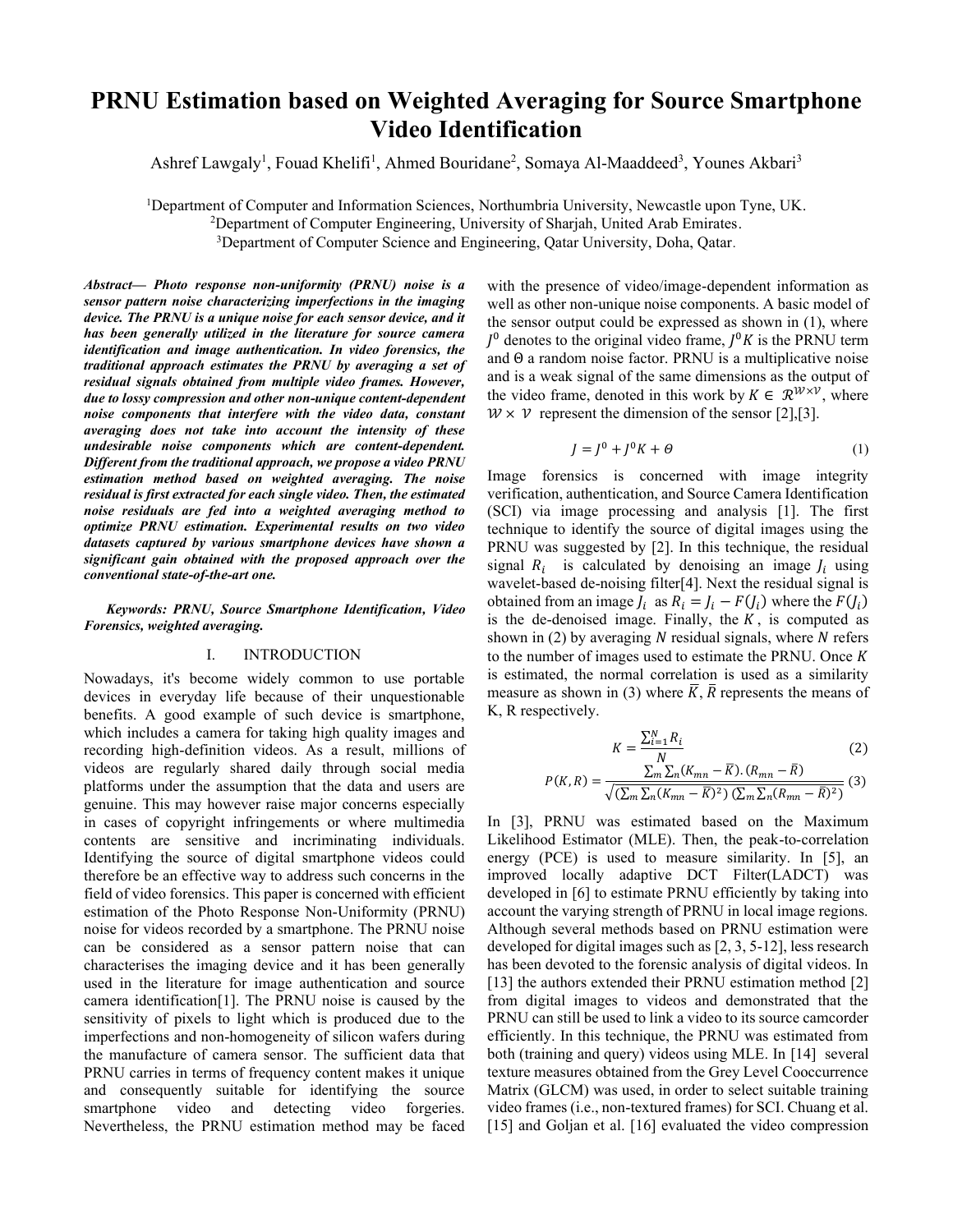impact on PRUN estimation in the compressed domain. Also, [17] is another work that also considers the effect of video compression, but it also attempts to attenuate the highfrequency details that may be contained in video frames to improve PRNU estimation. In [18] confidence weight PRNU method based on image gradient magnitudes is proposed to reduce the impact of video content and improve the PRNU estimation. The authors in [15] showed that PRNU estimation from I-frames is more reliable than B-frames and P-frames in the compressed domain. In [19], a PRNU-based source camera identification technique using out-of-camera stabilised videos were proposed in the compressed domain. The technique uses 50 I-frames from each video to estimate the PRNU. The authors In [20] studied the effect of camera rolling with various degrees on PRNU estimation. In [21], the video frames were resized to 512×512 prior to PRNU estimation from the green channel which is said to be the noisiest channel among in RGB videos. In [22] and in an attempt to boost the performance of PRNU estimation, a hybrid approach that uses both videos and still images was proposed. In this method, the PRNUs are estimated from still images obtained by the source device, while the query PRNU is estimated from the video and subsequently linked with the reference to verify the possible match. In [23] , the minimum average correlation energy (MACE) filter [24] was applied to reduce the impact of heavily compressed in low-resolution videos. In this technique, the reference PRNU was extracted from a number of videos, and then the MACE filter was applied for the reference PRNU to reduce the impact of noises on normalized cross-correlation (NCC). In [25] ,the authors analysed some factors such as resolution, length of the video, and compression, which could influence a decrease of the PRNU's correlation value in videos. While there were several research works attempting to enhance the PRNU estimation for source smartphone video identification, an effective approach that takes into consideration the frame content is still lacking. In this paper, noise residuals estimated from the available videos are fed into a weighted averaging method in order to take into account the various intensities of the undesirable and content-based patterns that are present in each video. This paper is structured as follows; section 2 describes the proposed technique. Experimental results are provided in section 3. A conclusion is drawn in section 4.

#### II. PROPOSED PRNU ESTIMATION APPROACH

The logic behind the proposed method is that the PRNU noise can be significantly affected in smartphone videos due to the lossy compression nature in which digital videos are stored, distortions that mainly occur in the textured and edged regions. Fig. 1 gives a high-level representation of the proposed approach for source smartphone video identification. In phase 1, the noise residual of the video  $(nrv)$ is estimated by using frames in a single video. In this phase, frames are extracted from a video and converted to grey level, after that the residual signal is obtained for each frame, next the noise residual of the video is estimated by averaging all residual signals in that video. Because compression artifacts are highly dependent on video contents, a simple averaging cannot remove efficiently such effect from the PRNU. Therefore, the variance of the undesirable noise that interferes with the estimated noise residual could well differ from a video to another. In this paper, we borrow the Weighted Averaging (WA) method from [26] to address this problem with the aim to enhance PRNU estimation from a theoretical perspective since WA is optimal in terms of the mean squared error. In phase 2, the PRNU is obtained via WA. Finally, each smartphone PRNU is stored in a database to be used later for identification. It is worth mentioning that WA is used only at the estimation stage. At the matching stage, the noise residual of the query video is compared with the estimated and stored PRNUs in the database using the correlation measure. After that the closest PRNU is said to correspond to the smartphone which has been used to record the video. The traditional approach for PRNU estimation uses the concept of constant averaging as in [2],[8],[9], [20] and [21]. In the rest of the paper, such traditional approaches are referred to as "Basic Video PRNU". With the aim to reduce the effect of undesirable noise components and lossy compression on PRNU estimation, this work adopts a new weighted averaging method to enhance source smartphone identification with more accurate PRNU estimation. The proposed approach is named the "Video WA PRNU". Let  $x_i$  ( $i=1,2,...,N$ ) be N noisy observations of a signal s. The noise  $n_i$  is assumed with a zero mean and a variance denoted by  $\sigma_i^2$ .

$$
x_i(j) = s(j) + n_i(j), i = 1, ..., N; j = 1, ..., L
$$
 (4)

The traditional approach to estimate s consists of averaging the observations. As described in Eq. (5), this approach averages the observations. This is called constant averaging in the sense that every single observation is equally multiplied by a constant 1/N. In theory, the constant averaging method is optimal only if the noise variance is constant in all observations [26]. The WA method relies on the theory of unknown signal estimation from a number of noisy observations [27]. If the noise variance varies from one observation to another, the WA method can offer the best estimation to the real signal in terms of the mean squared error  $[26] [27]$ .

$$
\hat{s}(j) = \frac{1}{N} \sum_{i=1}^{N} x_i(j)
$$
\n(5)

The WA can be calculated as:

$$
\hat{s}(j) = \sum_{i=1}^{N} w_i x_i(j) \tag{6}
$$

 $w_i$  refers to a weight for the  $i^{th}$  observation which can be calculated by Eq. (7). The estimated noise variance can be obtained as in (8).

$$
w_i = \frac{1}{\sigma_i^2} \left( \sum_{m=1}^N \frac{1}{\sigma_m^2} \right)^{-1}, i = 1, ..., N
$$
 (7)

$$
\hat{\sigma}_i^2 = \frac{\sum_{j=1}^{L} (\hat{n}_i(j) - \bar{n}_i)^2}{L} , \quad j = 1, ..., L
$$
 (8)

It is worth mentioning that the weights depend on the variance of undesirable noise in each observation. As this is usually not available in practical scenarios, an estimated version of the noise variance is used instead. This is given by Eq. (9),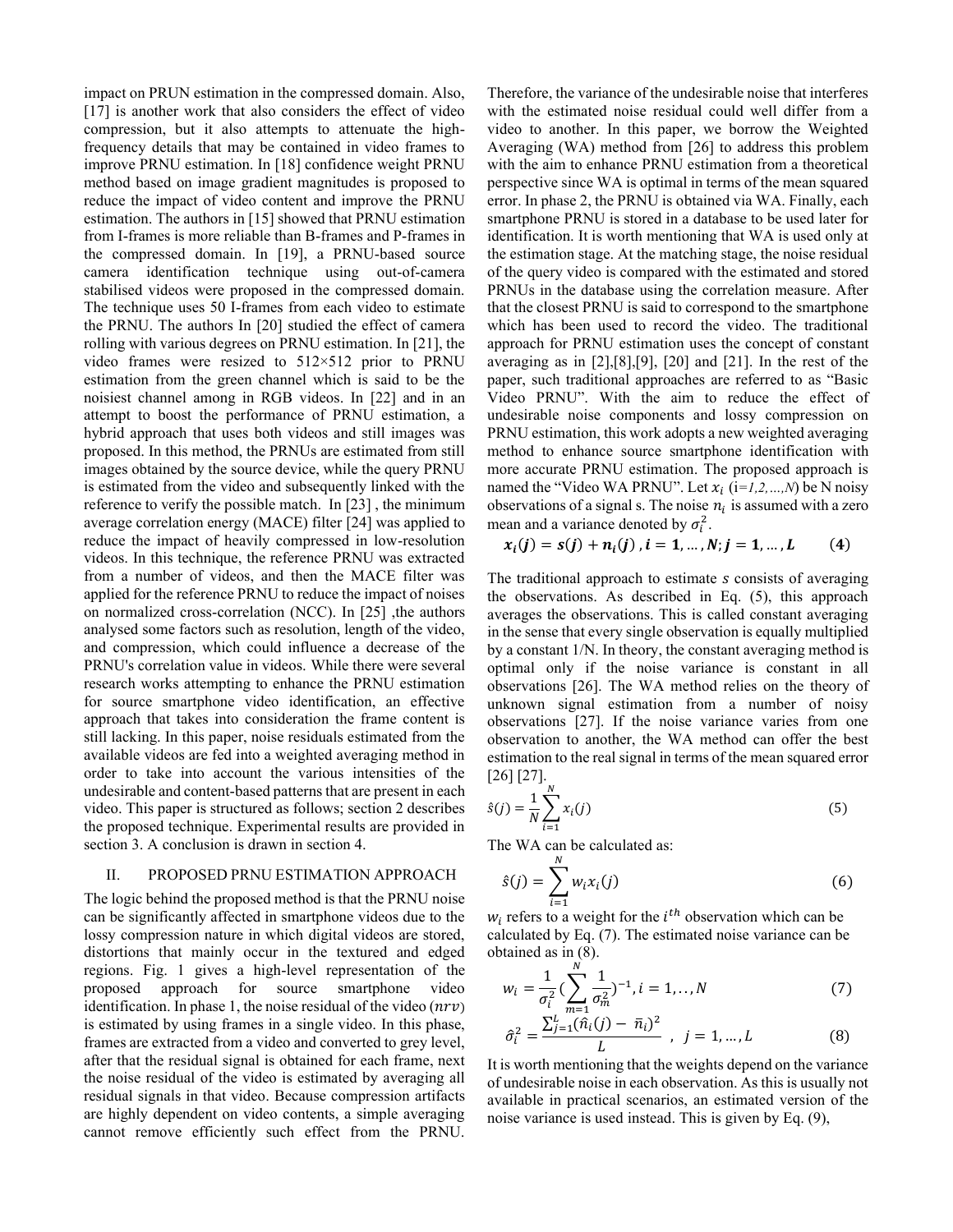

Fig 1. High-level of proposed for source smartphone video identification system.

where 
$$
\bar{x}
$$
 refers to the average signal of the observations [26].  
\n $\hat{n}_i(j) = x_i(j) - \bar{x}(j)$  (9)

 Fig 2 shows the PRNU estimation for source smartphone video identification. First the frames are extract from a single video and de-noised using wavelet denoising filter [4]. Next, the residual signal is gained from each frame as  $R_i = J_i$  –  $F(J_i)$ . As shown in Eq. (10), the noise residual of a single video ( $nrv_t$ ) is obtained by averaging residual signals estimated from individual frames, where M and N represents to the number of available frames in each video and number of available videos respectively. After that, each  $nrv$  is converted to 1D signal, and the optimal weights for each observation are obtained as shown in (7). Finally, the smartphone PRNU is obtained via WA as in (11).

$$
nrv_t = \frac{\sum_{i=1}^{M} R_i}{M_N} \qquad , t = 1..N \qquad (10)
$$

$$
PRNU = \sum_{i=1} w_i . nrv_i \tag{11}
$$

#### III. EXPERIMENTAL RESULTS

In this section, the evaluation is conducted using two different datasets: our smartphone dataset and the Video-ACID dataset [28]. Tables 1 and 2 show a list of 26 smartphones used in this paper (8 smartphones from our dataset and 18 smartphones are downloaded from Video-ACID [28]). It is worth mentioning that this work contains videos from 11 different brands, 23 different phone models and some of these videos are recorded by the same make and brand device, for instance iPhone 8 Plus, Motorola E4, and Sony Xperia L1, letter A and B are used to differentiate between them (see Table 1 and 2). The PRNU is estimated from 50 videos recorded by the same smartphone, while the remaining videos are used in the testing stage. The PRNU estimation and testing stages have been

performed by considering cropped blocks from the frame with size of  $512 \times 512$ . The blocks are cropped from the center of the full-size frame without affecting their content. In this work, the proposed WA PRNU estimation method is compared to the traditional estimation approach on smartphone videos. Here, it is meant by the traditional approach the techniques that use the concept of constant averaging of the noise residuals in order to estimate the PRNU as in[2],[8],[9], [20] and [21]. For fair comparison, the wellknown wavelet-based Wiener filter [4] has been used to denoise each video frame in both approaches (the traditional and the proposed). In the first set of experiments, the changes in the correlation coefficient values that describe the similarity between two PRNUs of the same smartphones for each approach (the proposed video WA PRNU vs Basic Video PRNU) were examined. The correlation coefficient for each approach is calculated as shown in (3) among the PRNU estimated from query videos and the actual PRNU estimated from reference videos. Next, for each approach, the average correlation coefficient values for all testing videos were calculated for each smartphone. Fig 3 shows the mean of correlation values between every video and its PRNU. The results show that the proposed video WA PRNU estimation method has higher values of correlation coefficients compared to the traditional approach for most of the smartphones. The main goal of source smartphone video identification is to identify the smartphone used to record the video. Here, it is supposed that the video is recorded by one of the existing smartphones. Consequently, a query video is assigned to a specific smartphone if the corresponding PRNU provides the highest correlation values. The results of the false negative rate (FNR) and false positive rate (FPR) on Video-ACID [28] are depicted in Table3 and Table 4. Clear enhancements are shown on the majority of tested smartphones, for instance the FNR has been decreased from 40.6% to 31.9%, 4.6% to 1.3. %, and from 95.2% to 13.4 %.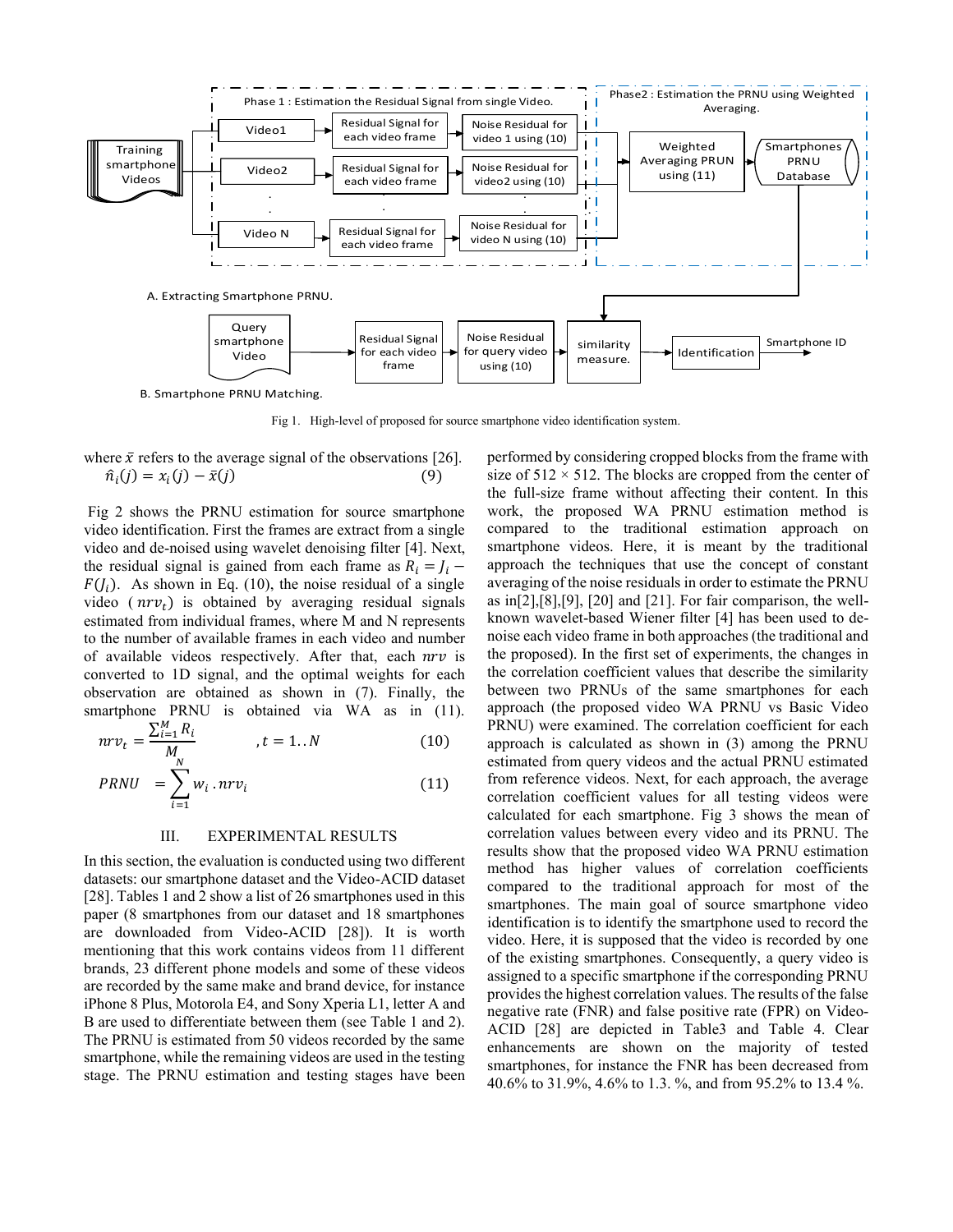

Fig 2. proposed PRNU estimation for source smartphone video identification.

| Table 1: Digital Smartphones in (Video-ACID) [28]. |                |              |  |  |  |  |  |  |  |  |
|----------------------------------------------------|----------------|--------------|--|--|--|--|--|--|--|--|
| Smartphone name                                    | Symbol         | No of videos |  |  |  |  |  |  |  |  |
| Apple iPhone 8 plus                                | M1             | 223          |  |  |  |  |  |  |  |  |
| Asus Zenfone3 Laser                                | M <sub>2</sub> | 234          |  |  |  |  |  |  |  |  |
| Google Pixel 2                                     | M <sub>3</sub> | 187          |  |  |  |  |  |  |  |  |
| Huawei Honor                                       | M4             | 238          |  |  |  |  |  |  |  |  |
| Huawei Mate SE                                     | M <sub>5</sub> | 257          |  |  |  |  |  |  |  |  |
| Kodak Ektra                                        | M6             | 239          |  |  |  |  |  |  |  |  |
| LG Q6                                              | M7             | 260          |  |  |  |  |  |  |  |  |
| LG X Charge                                        | M8             | 234          |  |  |  |  |  |  |  |  |
| Motorola E4(A)                                     | M <sub>9</sub> | 251          |  |  |  |  |  |  |  |  |
| Motorola E4(B)                                     | M10            | 227          |  |  |  |  |  |  |  |  |
| Motorola G5 Plus                                   | M11            | 439          |  |  |  |  |  |  |  |  |
| Nokia 6.1                                          | M12            | 234          |  |  |  |  |  |  |  |  |
| Samsung Galaxy S3                                  | M13            | 230          |  |  |  |  |  |  |  |  |
| Samsung Galaxy S5                                  | M14            | 257          |  |  |  |  |  |  |  |  |
| Samsung GalaxyS7                                   | M15            | 206          |  |  |  |  |  |  |  |  |
| Samsung J5 6                                       | M16            | 203          |  |  |  |  |  |  |  |  |
| Sony Xperia L1 (A)                                 | M17            | 233          |  |  |  |  |  |  |  |  |
| Sony Xperia L1 (B)                                 | M18            | 237          |  |  |  |  |  |  |  |  |

Table 2: Digital Smartphones in Our Dataset.

| Smartphone name        | Symbol          | No of videos |  |  |
|------------------------|-----------------|--------------|--|--|
| Huawei Y7 Prime 2019   | M19             | 300          |  |  |
| iPhone 8 Plus          | M <sub>20</sub> | 216          |  |  |
| iPhone XS Max          | M <sub>21</sub> | 300          |  |  |
| Nokia 5.4              | M22             | 300          |  |  |
| Nokia 7.1              | M23             | 300          |  |  |
| Samsung A50            | M24             | 300          |  |  |
| Xiaomi Remi Node 8     | M <sub>25</sub> | 300          |  |  |
| Xiaomi Remi Node 9 Pro | M26             | 300          |  |  |

Furthermore, another example of a clear enhancement can be seen in Table 3 especially in smartphone M02, M07 and M08. Table 4 illustrates the FPR for each smartphone using both approaches. As can be seen, a significant enhancement is obtained using the proposed approach in twelve smartphones out of eighteen. Additionally, using the proposed video WA PRNU the FPR for M01 and M10 has been reduced from 5.1% to 1.6% and from 13% to 0.8%, respectively.



Fig 3. Mean correlation values for each smartphone suing the basic video PRNU and the proposed approach.

The results of FNR and FPR on our dataset are shown in Table 5 and Table 6. As shown, a smaller improvement has been achieved on our dataset by using the proposed approach. For instance, the FPR has been reduced slightly in M19, M21, M23, and M26, while a better enhancement is shown in M25 where the FPR is decreased from 48% to 26.8%. Also, another small improvement in FPR can be seen in Table 6. Although the proposed approach does not always give an improvement for each smartphone in both datasets, the overall FNR and FPR of the proposed Video WA PRNU approach exceeds that with the traditional Basic Video PRNU. Considerable enhancements are achieved on Video-ACID dataset, where the decrease in overall FNR and overall FPR reaches 19% and 1% less respectively (see Table 3 and 4). Less significant but noticeable improvements have been achieved on our dataset where the overall FNR and overall FPR have been decrease from 43.4% to 40.9% and from 6.4% to 6% respectively (see Table 5 and 6).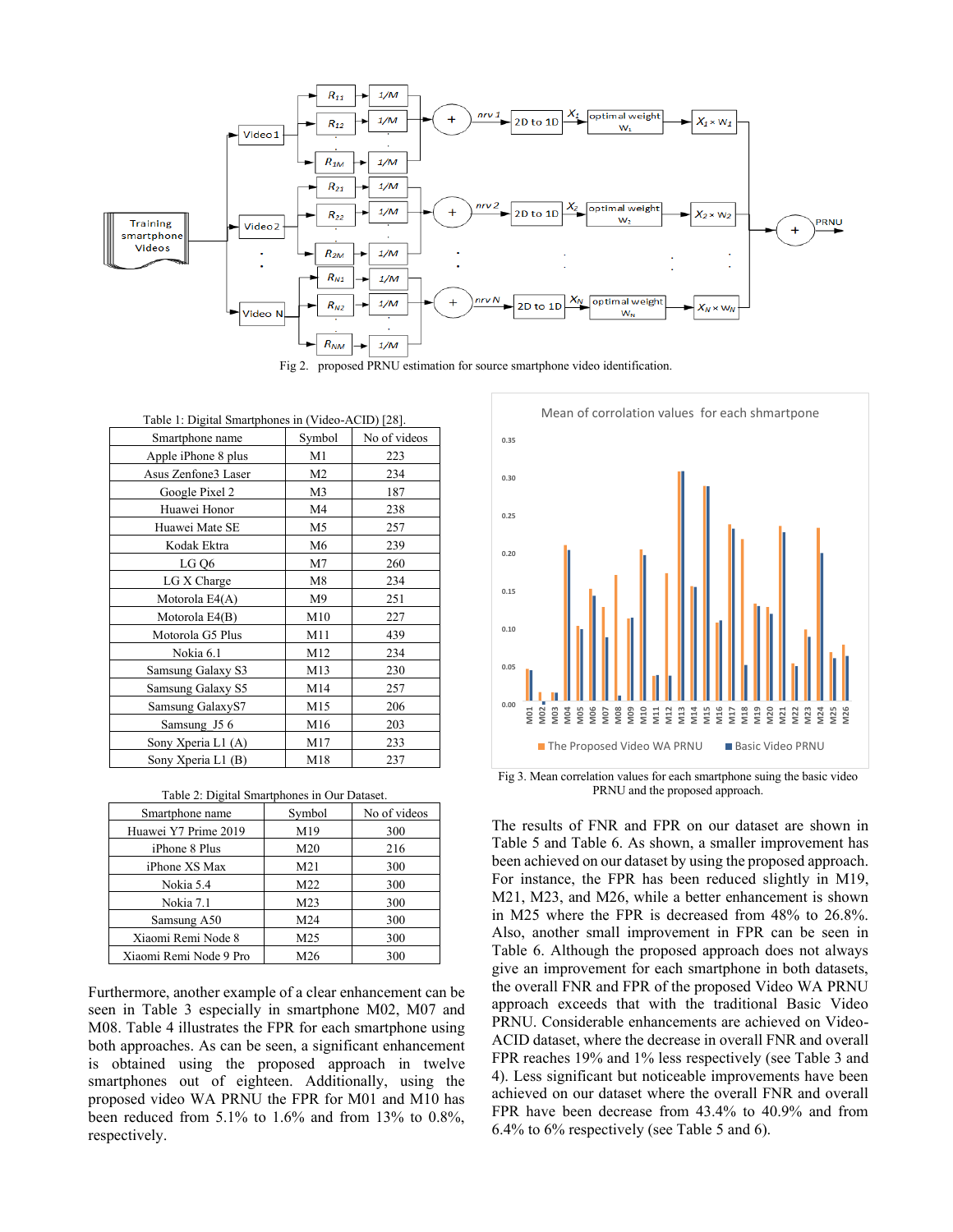| Methods                       | M <sub>01</sub> | M <sub>02</sub> | M <sub>03</sub> | M <sub>04</sub> | M <sub>05</sub> | M06 | M <sub>07</sub> | M08  | M09 | M10 | M11  | M12  | M13  | M14  | M15 | M16            | M17 | M18              | overall<br><b>FNR</b> |
|-------------------------------|-----------------|-----------------|-----------------|-----------------|-----------------|-----|-----------------|------|-----|-----|------|------|------|------|-----|----------------|-----|------------------|-----------------------|
| Basic<br>Video<br><b>PRNU</b> | 9.8             | 100             | 98.5            | 2.1             | 40.6            | 37  | 87.1            | 95.1 | 0.0 | 5.1 | 61.4 | 90.8 | 7.2  | 27.1 | 0.6 | 4.6            | 4.9 | 95.2             | 41.3                  |
| Video<br>WA<br><b>PRNU</b>    | 12.7            | 91.8            | 94.2            | ◠               | 31.9            |     | $\mathcal{A}$   | 4.3  | 0.5 | 9.6 | 63.2 | 5.4  | 23.3 | 30.4 | 0.6 | $\overline{a}$ | 2.6 | $\overline{3.4}$ | 22.4                  |

Table 3. FNR (%) for each smartphone (Video-ACID) using the traditional Basic Video PRNU and proposed Video WA PRNU.

Table 4. FPR (%) for each smartphone (Video-ACID) using the traditional Basic Video PRNU and proposed Video WA PRNU.

| Methods                       | M <sub>01</sub> | M <sub>02</sub> | M <sub>03</sub> | M <sub>04</sub> | M05 | M <sub>06</sub> | M <sub>07</sub> | M08 | M09 | M10  | M11 | M12 | M13 | M14 | M15 | M16 | M17 | M18 | overall<br>FPR |
|-------------------------------|-----------------|-----------------|-----------------|-----------------|-----|-----------------|-----------------|-----|-----|------|-----|-----|-----|-----|-----|-----|-----|-----|----------------|
| Basic<br>Video<br><b>PRNU</b> | 5.1             | 0.1             | 0.2             | 8.8             | 2.7 | 0.2             | 2.5             | 0.8 | 4.5 | 13.0 | 0.2 | 0.8 | 0.1 | 0.2 | 0.6 | 0.2 | 4.7 | 0.2 | 2.5            |
| Video<br>WA<br><b>PRNU</b>    | 1.6             | 1.9             | 0.4             | 6.1             | 1.1 | 0.1             | 10.0            | 0.4 | 0.2 | 0.8  | 0.1 | 0.3 | 0.0 | 0.1 | 0.8 | 0.4 | 0.0 | 0.8 | 1.4            |

Table5. FNR (%) for each smartphone (Our dataset) using the traditional Basic Video PRNU and proposed Video WA PRNU.

| Methods                           | M19  | M20  | M21 | M22  | M <sub>23</sub> | M24 | M <sub>25</sub> | M26  | overall<br><b>FNR</b> |
|-----------------------------------|------|------|-----|------|-----------------|-----|-----------------|------|-----------------------|
| <b>Basic Video</b><br><b>PRNU</b> | 17.6 | 22.3 | 2.8 | 87.6 | 77.6            | 3.6 | 48.0            | 87.6 | 43.4                  |
| Video WA<br><b>PRNU</b>           | 17.2 | 30.1 | 2.4 | 87.6 | 76.8            | 2.4 | 26.8            | 84.0 | 40.9                  |

Table 6. FPR (%) for each smartphone (Our dataset) using the traditional Basic Video PRNU and proposed Video WA PRNU.

| Method                            | M19 | M <sub>20</sub> | M <sub>21</sub> | M22 | M23 | M24  | M25  | M26 | overall<br><b>FPR</b> |
|-----------------------------------|-----|-----------------|-----------------|-----|-----|------|------|-----|-----------------------|
| <b>Basic Video</b><br><b>PRNU</b> | 0.5 | 0.5             | 1.0             | 0.3 | 3.9 | 20.2 | 23.0 | 1.5 | 6.4                   |
| Video WA PRNU                     | 0.5 | 0.4             | 0.8             | 0.4 | 3.0 | 17.4 | 23.7 | 1.6 | 6.0                   |

## IV. CONCLUSION

In this paper, an effective video PRNU estimation approach for source smartphone video identification has been proposed. The traditional approach uses the concept of constant averaging of the noise residuals to estimate the PRNU. The residual signals are viewed as noisy observations of the PRUN, which can contain some of non-unique noise components. Also, because compression artifacts are highly dependent on video contents; a simple averaging cannot remove efficiently such effect from the PRNU. In this work, the noise residual is first obtained for each single video. Next, the estimated noise residuals are fed into a weighted averaging method to enhance the smartphone PRNU estimation. An experimental evaluation using two different smartphone video datasets has shown the superiority of the proposed Video WA PRNU over the traditional PRNU estimation approach.

#### **ACKNOWLEDGMENT**

This work was supported by NPRP grant # NPRP12S-0312- 190332 from the Qatar National Research Fund (a member of the Qatar Foundation). The statements made herein are solely the responsibility of the authors.

# **REFERENCES**

- [1] J. Lukás, J. Fridrich, and M. Goljan, "Digital" bullet scratches" for images," in *IEEE International Conference on Image Processing 2005*, 2005, vol. 3, pp. III-65: IEEE.
- [2] J. Lukas, J. Fridrich, and M. Goljan, "Digital camera identification from sensor pattern noise," *IEEE Transactions on Information Forensics and Security,* vol. 1, no. 2, pp. 205-214, 2006.
- [3] M. Chen, J. Fridrich, M. Goljan, and J. Lukás, "Determining image origin and integrity using sensor